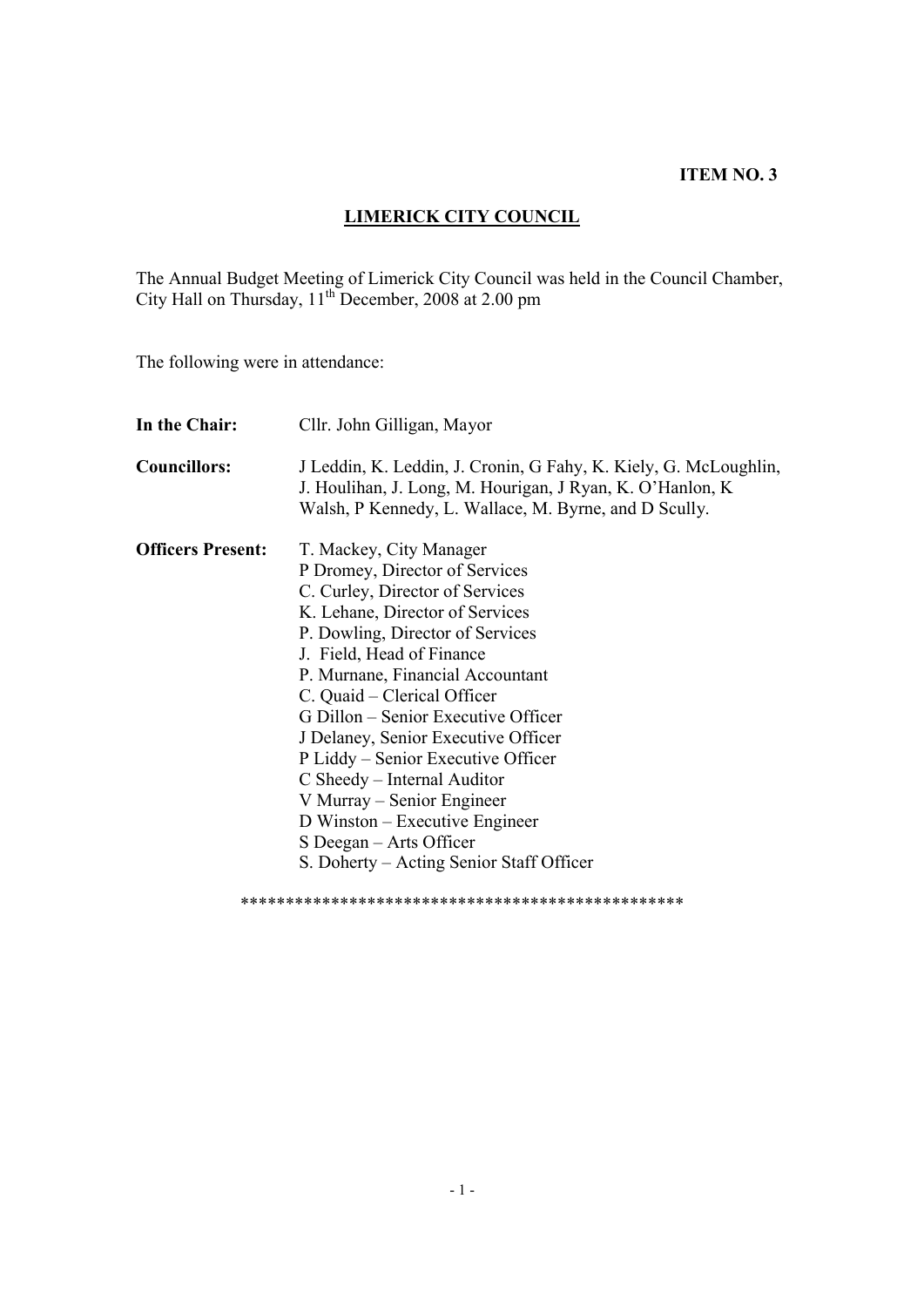Cllr J Gilligan, Mayor, opened the meeting outlining the outstanding progress made by Limerick City Council in recent years in reducing down Commercial Rates charges. The reduction by Limerick City Council over the previous three budgets, contrasted with increased over the same period by all other Irish local authorities including, Cork City, Waterford City, Dublin City, and Limerick County Council.

He further recognised that Limerick City Council was continually in Revenue Deficit from 1979 up to 2005, and there has been a turn-around in the management of Limerick City Council's finance in recent years. Cllr Gilligan referred to the positive work arising from the City Centre Strategy, Riverside Strategy.

Cllr Gilligan made specific note of his disappointment of a 7% reduction in the Local Government Fund (LGF) from central Government in 2009, even though the land mass of Limerick City Council has increase by a further 50% with the boundary extension.

The City Manager stated he was presenting this Annual Budget for 2009 which incorporated a large programme of works for the year ahead, with budget expenditure of €88.8m. The Manager stated that the year ahead will be difficult due to the national economic slowdown, and much has changed since Budget 2008's meeting as a result.

The Manager commented on the reduction in the Rates Support Grant. He further outlined that Limerick City Council is in a much better place to establish a steady financial position for the City, with accounts balancing each year, which illustrates the financially prudent approach taken by Limerick City Council in recent years.

The Manager outlined to the members that the format of Budge 2009 had changed due to the introduction of a new Costing system, which is implemented to reflect the true costs of services.

The Manager further outlined to the members of the need to have a successful heart to our City, and the need to improve the City's economic base. There is also a need to consider the disadvantaged areas of city as well, with continued focus on the Regeneration effort. He further stated to the members that in preparing the budget there is a need to ensure Rates and Charges do not become an economic burden, while highlighting the need to delivery quality services and products to the public. He outlined central government have requested a 3% cut in payroll costs in 2009, which had to be delivered. With limited resources there is a need to prioritise where they are used, which will involve re-deploying some staff and will also advertising certain vacancies as they arise during the year, and he would endeavour to ensure that services will not be negatively effected.

The Manager thanked the Corporate Policy Group, Council members, Head of Finance, Directors of Services, Cllr Ger Fahy (Mayor for 2007/2008), the finance staff and all senior staff in Limerick City Council for their input in the preparation of Budget 2009.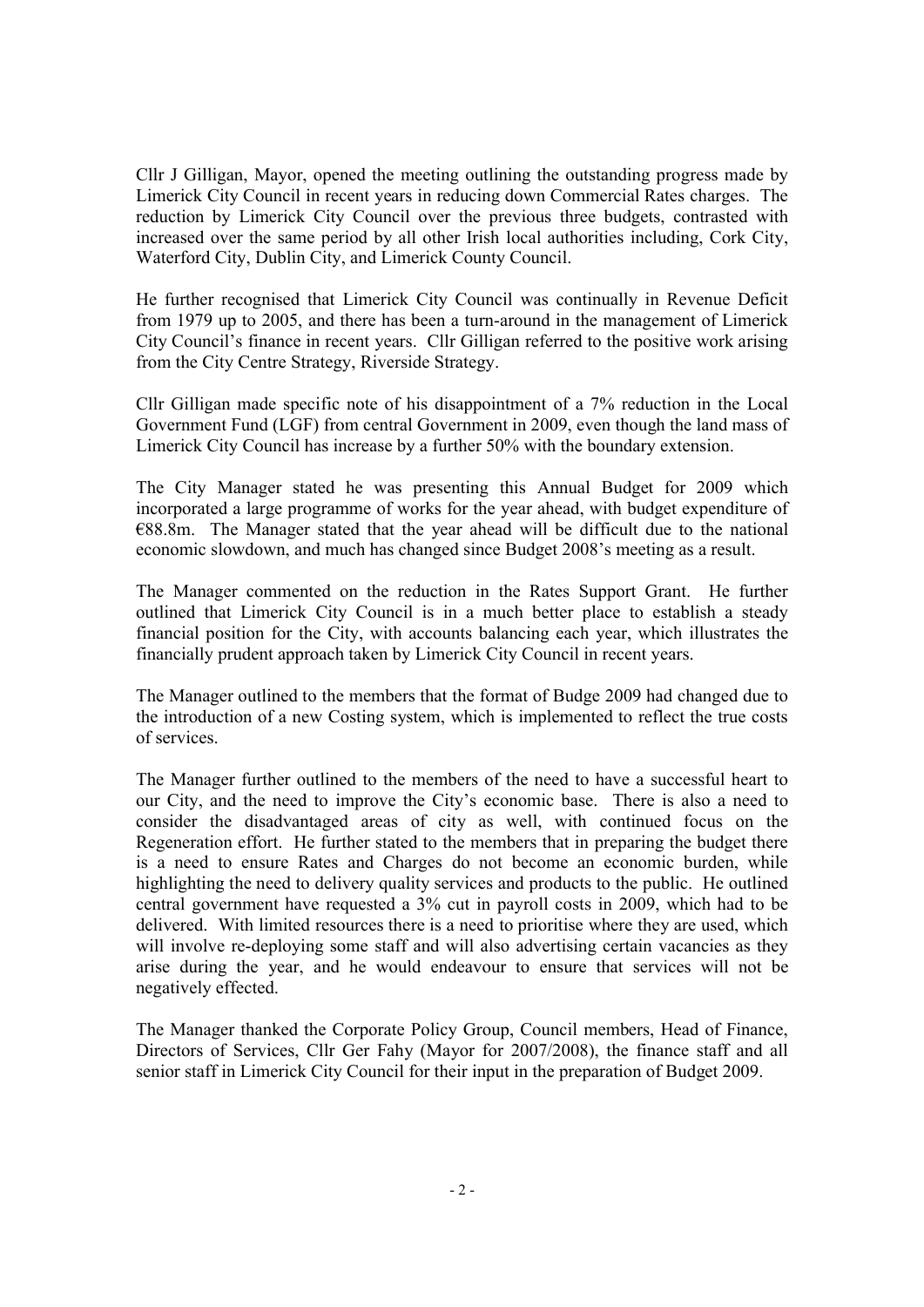He outlined that Limerick City Council would be seeking a 3% increase to the Annual Rate on Valuation for 2009.

The Manager recommended the adoption of the Annual Budget as set out.

The Mayor thanked the City Manager and requested the Members to proceed to consider the Annual Budget programme group by programme group.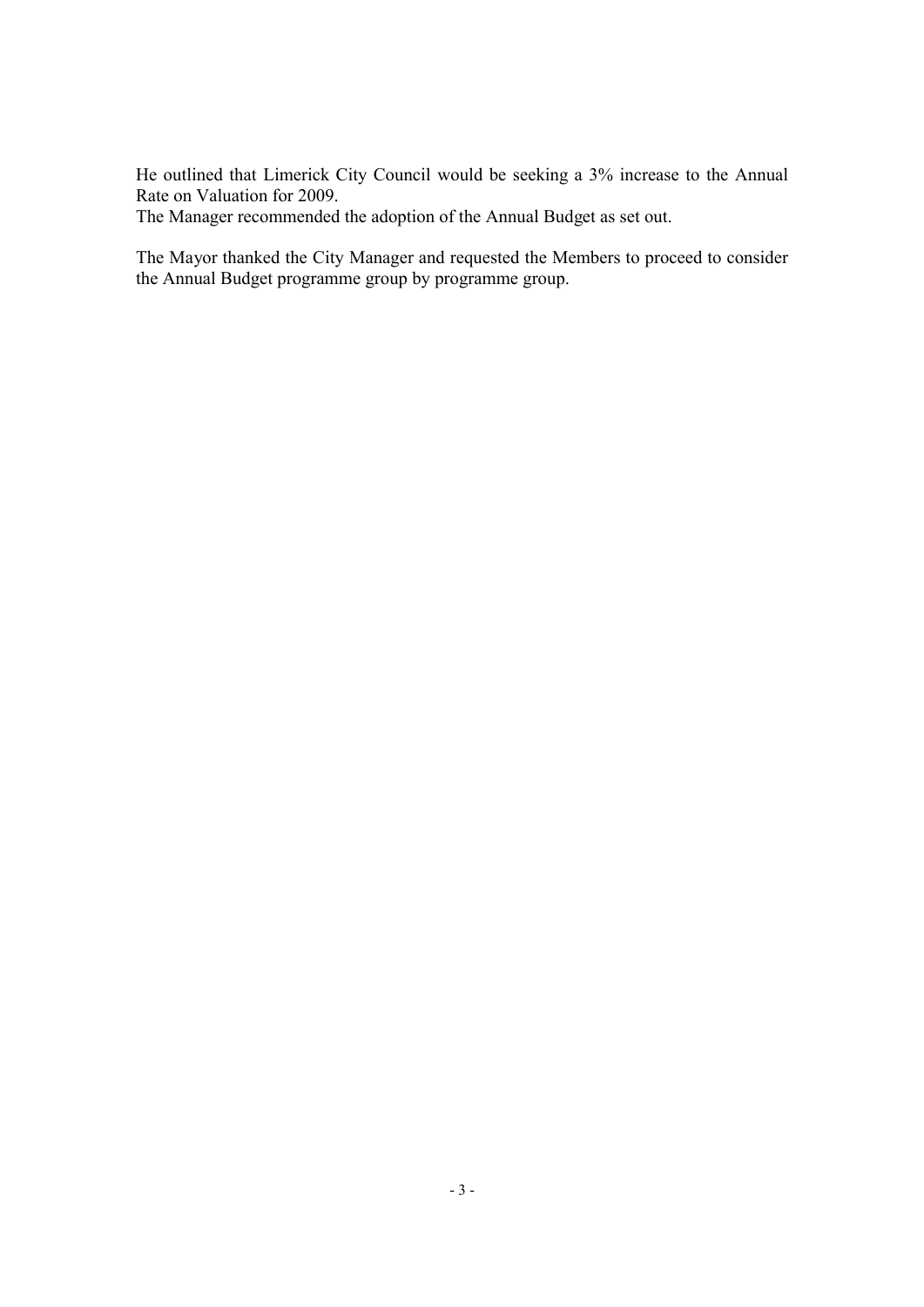The following are the main points highlighted by Councillors categorised by Programme group.

### *Cllr J Leddin:-*

- Expressed his concern with the 7% reduction in the Local Government Fund, even thought Limerick City Council's boundary has been extended. He further noted, Limerick County Council's ability to have no increase in Rates in 2009, which highlights the boundary issue.
- Noted the achievement of the RAS (Rental Accommodation Scheme) unit, and congratulated them.
- Stated that the Windows & Doors programme was one of the most successful housing projects in recent years.
- Stated that DPG's process should be simplified.
- Expressed his support for the concept of Regeneration, but is of the opinion the Masterplans are aspirational.
- Outlined his preference for councillors to convene a meeting with Regeneration Agencies, setting priorities jointly on how monies to be spent, such as on a Retirement village.
- Outlined that Social aspects of Regeneration are very important, and requested Mr Brendan Kenny set up a meeting with the Department of Education to progress plans.
- Asked if there was a possibility of introducing an 'insulation' scheme for houses.
- Ouestioned if it would be possible to look as similar schemes housing the elderly such as Vizes Court, and also re-house elderly people currently in 3 or 4 bed houses to smaller houses, and free up such homes for families.
- Noted the effectiveness of the Public Realm strategy, which has resulted in a palpable buzz in the city, with shoppers returning.
- Welcomed the new library in the City.
- Welcomed Affordable Housing units that came on stream during year.
- Requested that the increase in the Annual Rate on Valuation be reduced by as much as possible, and that he was aware of the zero rates buoyancy existing in the city.
- Complemented the success of predestination in the city.
- Asked the Director of Service to be conscious of parking permit appeals.
- Requested an update on the start date of the inner orbital route.
- Welcomed the taking-in-charge of the Georgian Village on Old Cork Road.
- Expressed disappointment with funding under the Gateway Innovation Fund (€300m) not being made available in 2009.

### *Cllr Jim Long:-*

- Expressed his concerns about the existence of lead water pipes in the city, and there is an urgent need to review this issue, and obtain funding from Minister Gormley.
- Oueried what  $\epsilon$ 8m in Regeneration would be spent on.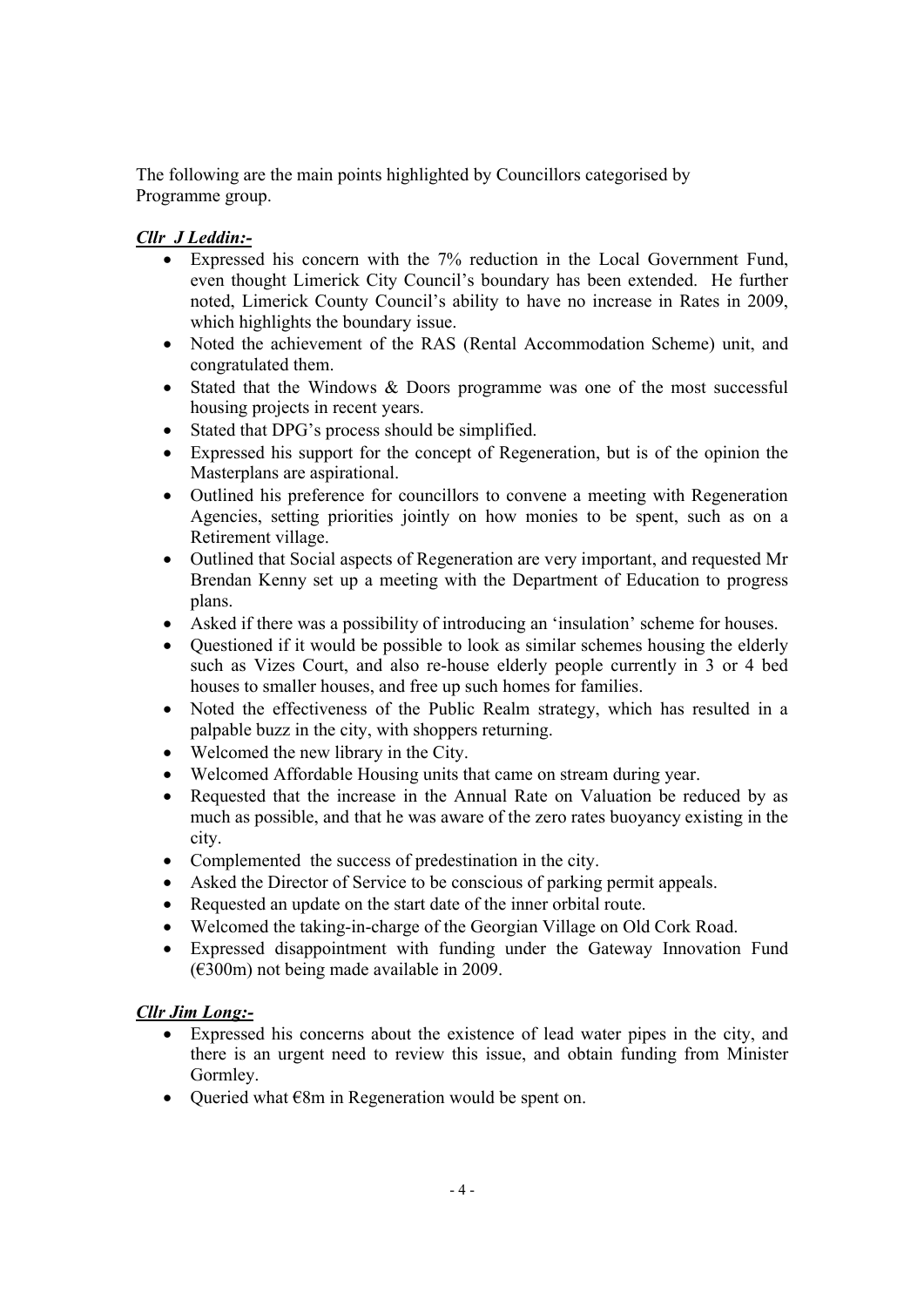- Queried what programmes where being rolled-out to deal with lead pipe replacement, and asked if meeting has taken place with the Minister to seek funding.
- Oueried if the water quality of the Shannon is up to standard, due to primary sewage treatment system on one side of the city in Clare Co Co and on the other side of the city in Limerick Co Co. He outlined there is a need to engage with neighbouring local authorities.
- Asked if there would now be an additional charge for dry recyclables in the City due to the down-turn in market for recyclable goods.
- Welcomed the efforts made in Baggot Estate.
- Asked for reinstatement of walkways lost due to the Direct Route South Ring Road project.
- Commended Caroline Curley and her staff on the Refuse Waiver Scheme.
- Oueried if the smoke alarm scheme would be rolled out to local authority houses in 2009.
- Outlined he was looking forward to seeing the Dockers monument in 2009.

#### *Cllr. Pat Kennedy:-*

- Requested addition of the following to the end of Section 5, Page 17 of the Report accompanying the Annual Budget as follows: "However, it was noted that it was the unanimous decision of Limerick City Council not to proceed with Green Routes at Ballinacurra Road/ O'Connell Avenue, Mulgrave Street/Roches Street, Ennis Road and Bengal Terrace" This additional paragraph was proposed by Cllr. Pat Kennedy and seconded by Cllr. Kieran Walsh and unanimously agreed.
- Noted a reduction in the Local Government Fund of 7% was regrettable and crippling, and it illustrated Central Government has little regard for elected representative to act locally.
- Requested a transparent statement on regeneration as the Regeneration Agencies are agents of Limerick City Council.
- Congratulated the Community Co-ordinators scheme.
- Outlined there has been delays in processing Disabled Person's Grants (DPG's).
- Queried the possibility of Affordable Housing being made available to young people.
- Queried what was being done in Limerick City to secure funding for the area of building conservation and protected structures, and specifically asked if the Council could look at Brian Boru House, Mulgrave St. from conservation perspective.
- Requested some data on the performance of the Domestic Refuse Disposal waiver scheme.
- Referred to the Urban Forestry scheme, and outlined that it's a good initiative, but there is a need to ensure such areas are secure. He requested that pedestrian walks be opened up, and specifically made reference to security concerns in the Baggot Estate, and Ballinacurra.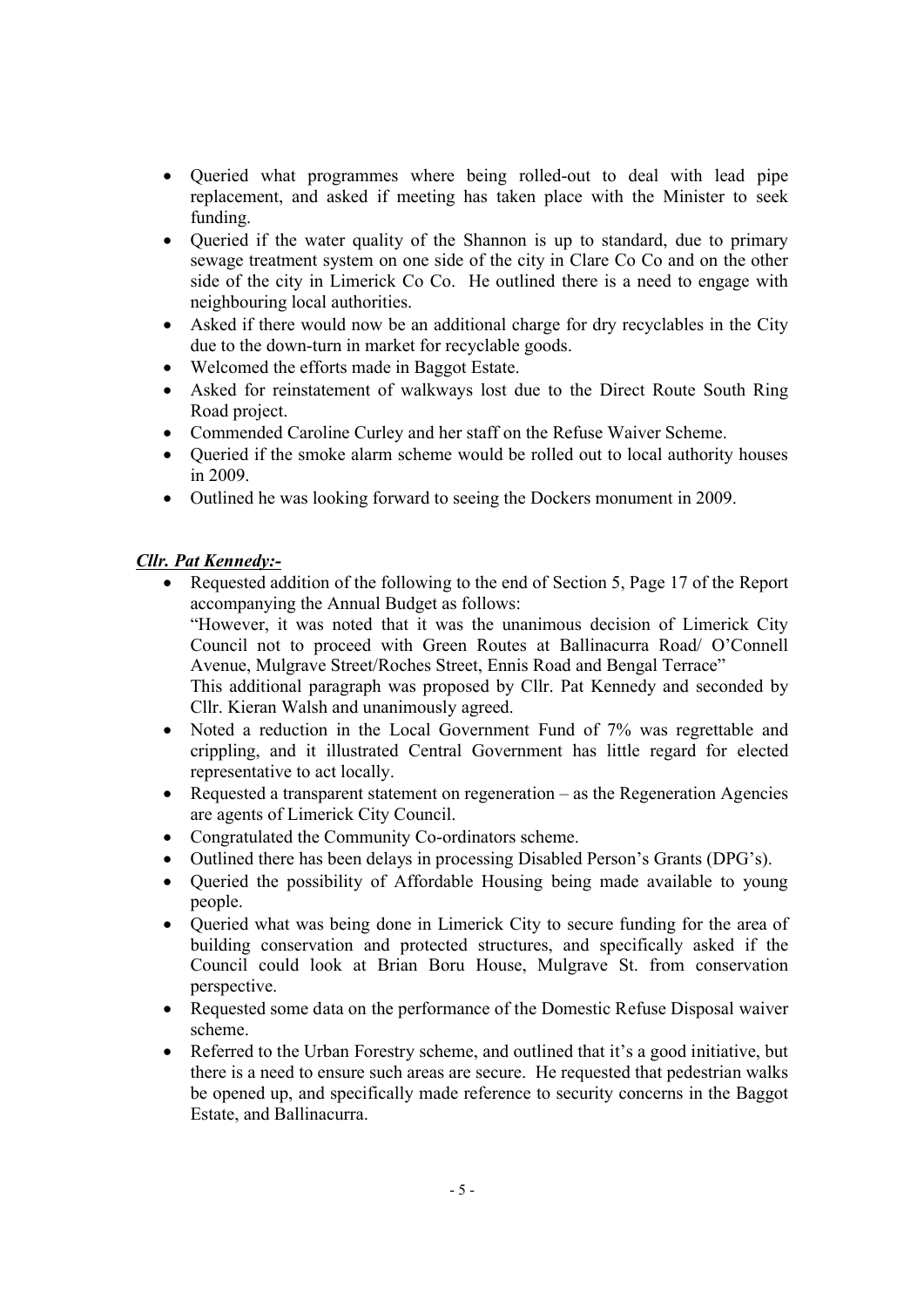- Requested Southern Ring Road project reinstates walk-ways for public in Ballinacurra Gardens area.
- Congratulated the business community in Limerick for continually to invest in the City over the last number of years, which has lead to rates buoyancy over this time-frame.
- Noted, even though Limerick City Council got a boundary extension, net effective valuation increased by 4.2% only.
- Expressed his preference for a reduction in the increased rate of 3% to aid the business communities, and was in agreement with the Chamber of Commerce.

### *Cllr. K O'Hanlon:-*

- Expressed his regret of the cuts in local roads and footpaths, and asked if this would increase the level of claims against Limerick City Council.
- Noted that the public lighting was in adequate in some estates and welcomed the increased allocation towards this area.
- Expressed his dissatisfaction with the Traffic Lights in the following locations on Dublin Road, Childers Road, which he said he has queried before, and also the traffic lights outside old Dunnes Stores on Liddy Street.

### *Cllr. J Cronin:-*

- Highlighted the 'world' is in recession and not just Ireland.
- Welcomed the regeneration process, and asked the question if the O'Malley Park Regeneration monies of  $E15.8m$  were not accessible due to the appointment of the Regeneration agencies.
- Welcomed any possible reduction in increase of the Annual Rate on Valuation to encourage development of business in the City, and to reverse the donought effect with retail parks etc. in the suburbs.
- Congratulated St. Munchin's Centre.
- Outlined in his opinion there was a lot of 'red-tape' in the DPG process, and asked if it could be simplified.
- Expressed that in his opinion there were too many off-licences and takeaways in the City, and if anything could be done from a tax perspective to limit them
- Welcomed the developments and remedial works at Longpavement Landfill.
- Congratulated the Parks staff, and expressed his preference for more play areas for children.
- Thanked the Fire Service and Civil Defence staff for their services during the year.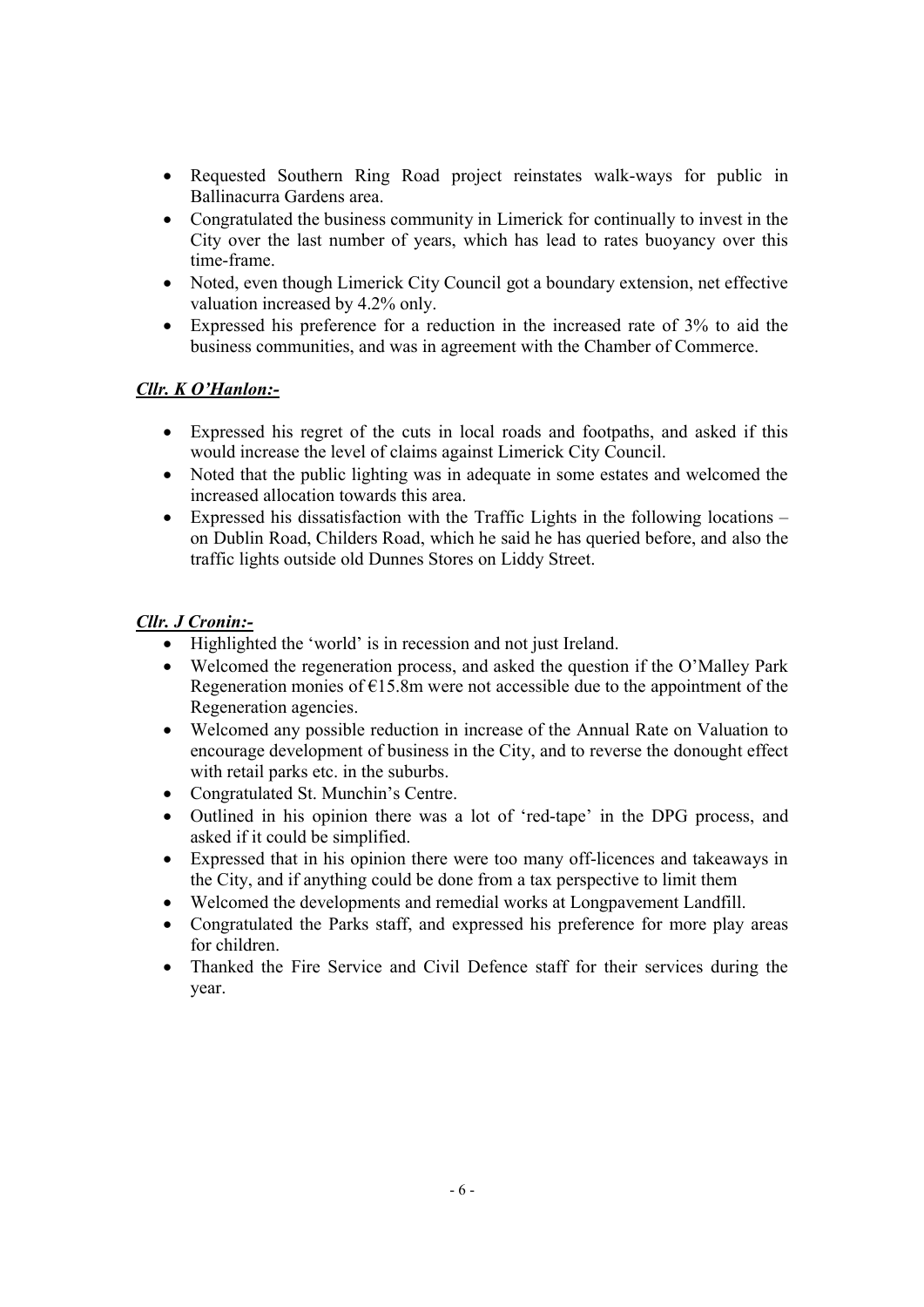### *Cllr. M. Hourigan*

- Complemented the works on O'Callaghan and Clancy Strands.
- Requested that Borough Boundary extension issue be brought to Dail Eireann by local representatives.
- Expressed his concern of the non-renewal of employment contracts for temporary staff.
- Queried if the Shared Ownership programme was still in existence.
- Outlined that there was wonderful work being carried out in St. Munchin's Centre.
- Oueried if any change on part of the route on the Orbital route (Patrick Street/Lelia Street).
- Asked if there were any talks about having Park Ride facilities on the North side of the city.
- Asked if there was any chance of including the Creek onto Ennis Road as far as Moyross in the Boardwalk project.
- Asked if it was possible to have a Portoloo in Shelbourne Park.
- Asked the Manager for clarification the possible effects of not securing funding in 2009 under the Gateway Innovation Fund.
- Complemented the work done on the weeds in Westfields, and asked for this to be continued in 2009.
- Queried if Limerick City Council were in discussion with HSE on the LYMPA grounds.
- Complemented the work of Limerick Civic Trust.
- Complemented the library staff, and queried what was happening with the Caherdavin library.
- Expressed his satisfaction with the management of the Municipal Golf Course.

## *Cllr. M Byrne:-*

- Requested that people remaining in Hyde Road/Bourke Avenue be moved to alternative accommodation, as most of units are already empty.
- Outlined some blocks of houses could be re-let, rather than being left empty.
- Complemented the Vizes Court scheme, and requested a full-time caretaker being appointed.
- Complemented the RAS programme, and the 450 inspections carried out.
- Requested that talks with local residents be held in relation to the relocation of the Homeless centre.
- Queried if funding had arrived for O'Connell Street modelling.
- Noted green route being built on Condell Road, and asked if any possibility of putting bus lane on Dock Road.
- Asked if the widening of Punches Cross is due to take place.
- Congratulated the Library staff, and particularly the success in Watchhouse Cross Library.
- Requested that further funding be given to workshops held in the Art Gallery.
- Queried where funding for Art Gallery extension would come from.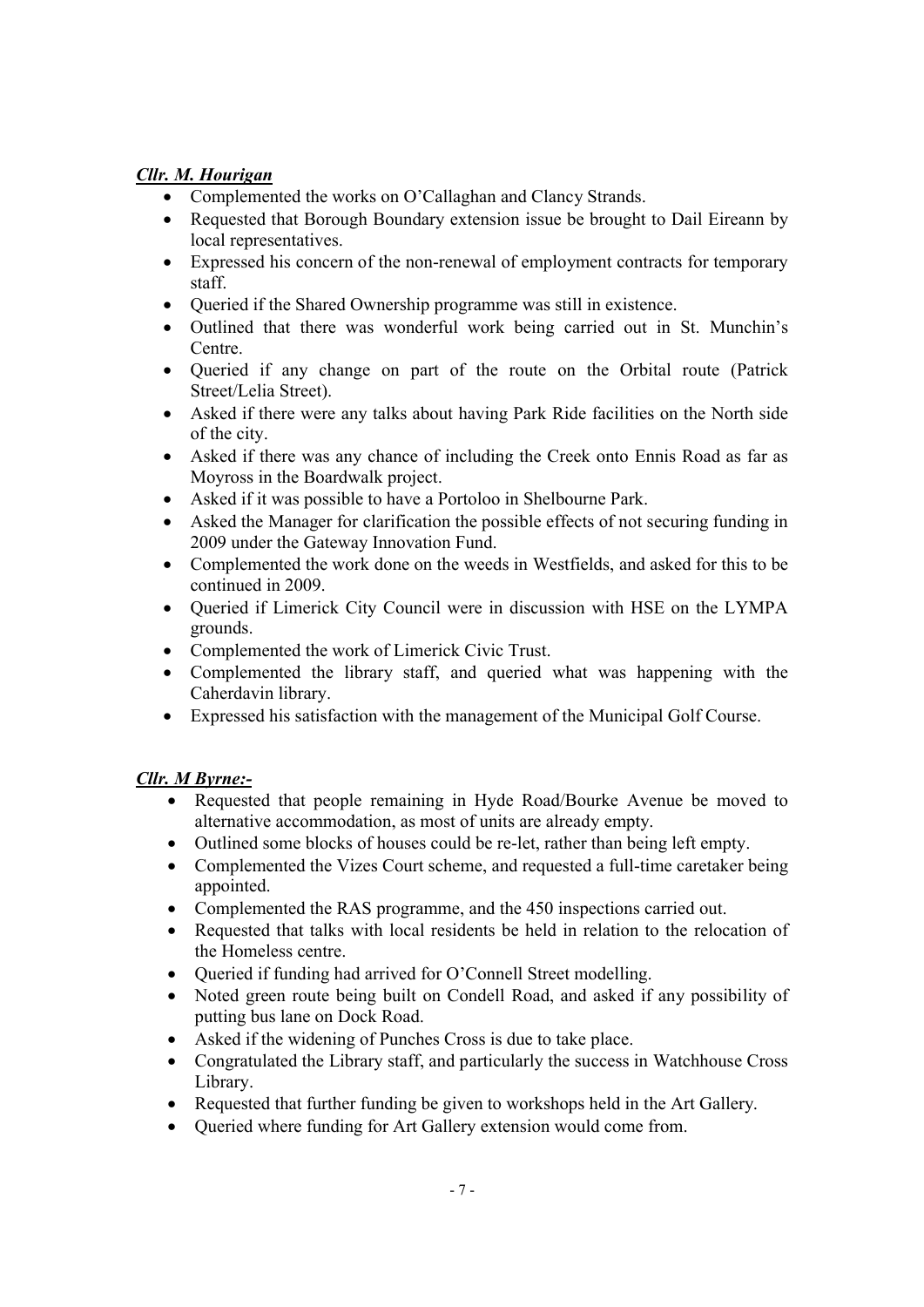- Welcomed the opening of the Artists apartments next year.
- Referred to City of Learning audit currently underway.

### *Cllr. L. Wallace:-*

- Stated she was not in favour of reducing the proposed increase in the annual rate on valuation, and wants to see more investment in William Street.
- Congratulated the Parks department.
- Expressed her dissatisfaction with a reduced Local Government Fund, and asked if the Manager had discussed this with the Department of Environment.
- Asked for clarification on how the non renewal of temporary contracts and embargo on the replacement of certain positions will impact on services and council staff.
- Express her disappointment that consultation with councillors was very low in preparation of the Regeneration Masterplan.
- Oueried why the Estate Management Office was opened for 1.5 hours during day only.
- Outlined in her opinion that the Community Coordinators should disperse themselves further, rather than working in groups of 3 people.
- Complemented the RAS scheme.
- Expressed her concern over Jail Boreen, which can be chaotic, and ask for Traffic Management plan
- Outlined that the Exit from Glasgow park currently has half box, currently not working.
- Outlined some issues in road and footpath maintenance in Galvone in Kennedy Park.
- Queried if REPAK are going to continue to pick up the bill for recycling of waste, or will the ordinary consumer have to pick up the cost.
- Congratulated all of those involved in the Skateboard park.
- Thanked the Council for its contribution to St. Enda's Sports Complex.

## *Cllr. K. Leddin:-*

- Complemented management of Limerick City Council for the prudent management of finances over the last 5-6 years.
- Commented on the impact of County Council's planning permission policy and the negative effect it's having on the development of the city.
- Asked for DPG process to be simplified.
- Agreed with the prioritisation of a Retirement Village as one of the first steps of the Regeneration Agencies.
- Asked if there was a date for commencement and completion of the Riverside Boardwalk.
- Complemented the works on Clancy and O'Callaghan Strand.
- Outlined that the Ennis Road traffic volume, has an impact on local traffic on the Shelbourne Road and the North Circular Road – and asked if it would be possible to remedy this.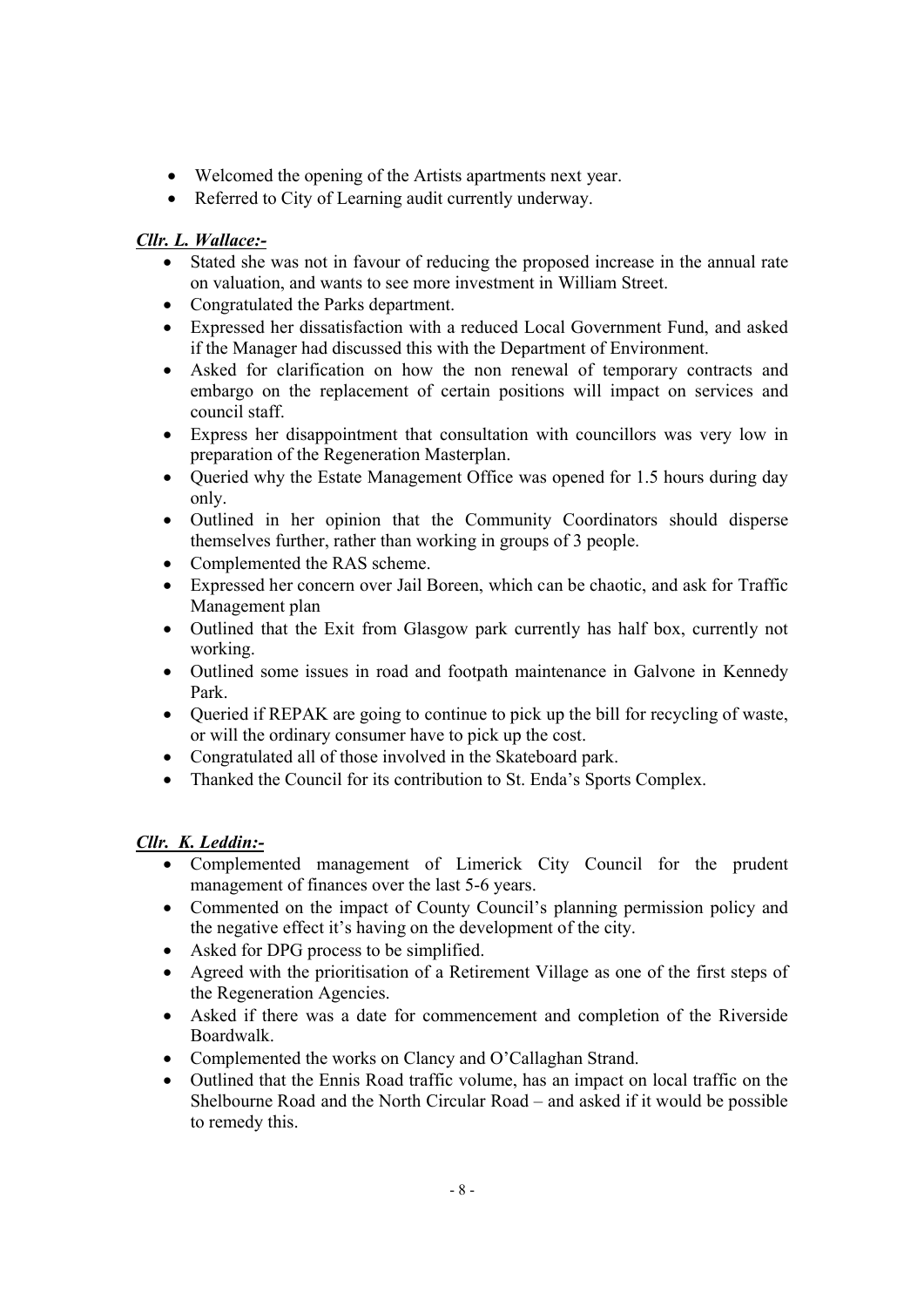- Outlined that there was significant flooding in he middle-road on North Circular Road & asked for clarification if it was included in the plan for 2009.
- Expressed her agreement on City Council on Brian Boru House on Mulgrave St., and outlined that there may be title dispute on this property.
- Noted her appreciation for works in Westfields during 2008.
- Congratulated the Parks staff, especially their Bridges in Bloom programme.
- Asked if there were any plans for an extension of the Art Gallery, as it can be very crowded at exhibitions.
- Congratulated the new playground in Shelbourne Park.
- Expressed her satisfaction with the works carried out the church in St. Lawrence cemetery.
- Congratulated library staff on the success of Watchhouse Cross Library.

### *Cllr. G Fahy*

- Expressed his concern with the 7% reduction in the Local Government Fund, even thought Limerick City Council's boundary has been extended. He outlined that in his opinion Limerick City Council have been penalised rather than being rewarded for operating in a prudent manner over the last number of years.
- Expressed concern that the momentum behind Regeneration has slowed down, if not disappeared.
- Outlined his preference for Regeneration to commence immediately on a Retirement Village.
- Stated his satisfaction that DPG's allocation for 2009 was not cut.
- Completed the City Co-ordinators on their successful work, and asked for clarification on the status of the city co-ordinators scheme for 2009 and beyond.
- Complemented the Civic Trust for their work over the years, carrying out 140 projects at a cost of  $E16m$ , which is impressive for a voluntary group.
- Acknowledged the great work of the Fire Service and Civil Defence.
- Commended the work of the Marine Search and Rescue volunteers.
- Expressed his concern that current funding structures for St. Enda's was inadequate, and would need to be reviewed by relevant stakeholders in the centre, particularly the Department of Education.

### *Cllr. K. Walsh:-*

- Enquired about expenditure in service area B0103- discrepancy between Budget 2009 and Outturn 2008.
- Thanked the staff of Limerick City Council for their assistance during the year.
- Expressed his disappointment with the Gateway Innovation Fund monies not being made available in 2009.
- Welcomed the Boundary extension, and expressed his disappointment that the Local Government Fund didn't reflect this with an increased allocation.
- Congratulated all involved in the Skateboard park.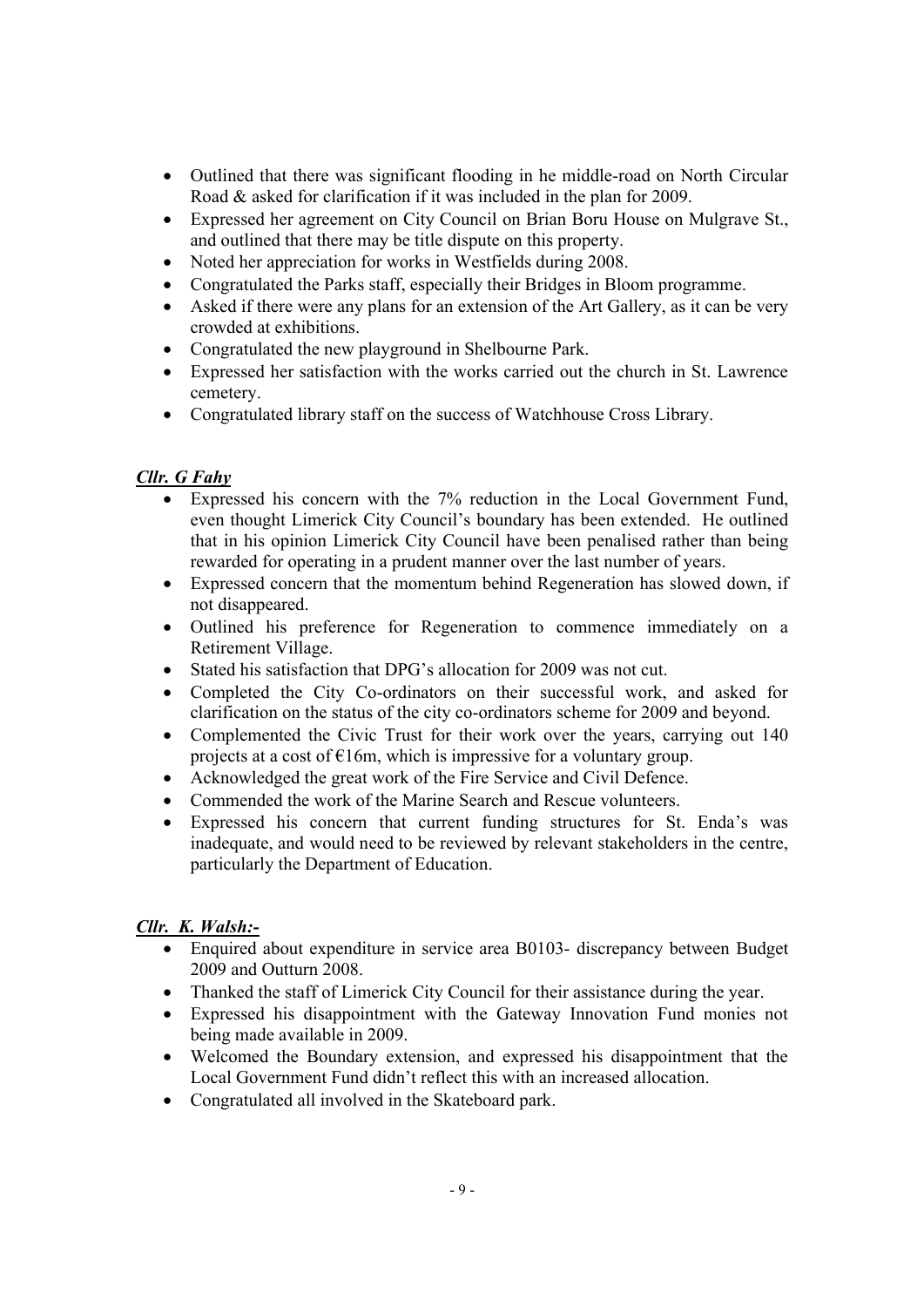• Queried how much was to be given in grant aid to St. Enda's Sport Complex in Budget 2009.

### *Cllr. J. Houlihan:-*

- Stated that was huge potential for Regeneration to make a difference to the city, but it was in danger of being perceived as a PR agency.
- Asked if it would be possible to know how funding on Estate Management was being spent.
- Stated that Bengal Terrace development was an important example of Affordable and Social Housing together, and was in important example of Social Inclusion.
- There is a need to 'take in charge' estates as soon as possible.
- Requested that St. Enda's be included in the strategy document of the Regeneration Agency for the Southside, and asked for confirm commitment to be obtained from the Regeneration Agency for this.
- Enquired how Estate Management Grants would be dealt with and managed.
- Expressed his concern about the non-renewal of contracts for temporary, and queried if services of council could continue to be delivered at the same level.
- He expressed his dissatisfaction with the possibility of jobs being outsourced in Limerick City Council, and he would not accept this position.
- Congratulated all of those involved in the Skateboard park.
- Thanked the Council for its contribution to St. Enda's Sports Complex.
- $\bullet$

### *Cllr Scully*

- Referred to the recessionary environment and general economic decline, with people being laid off in the Limerick region.
- Commented that the finance of Limerick City Council have been well managed over the last five years, and that is the National finances that have been mismanaged, but Limerick City Council is paying the costs of this with the reduction of 7% in the Local Government Fund.
- Recommended reduction in the proposed increase of 3% in the Annual Rate of Valuation.
- Welcomed that DPG's were not being cut in 2009.
- Expressed that he was sceptic of Regeneration as initial reports were building to start in March 2009, but this is now set for January 2010. He expressed that Regeneration was impacting negatively on the values of people's homes – example of Carew Park was given. He outlined there's a need for certainty of the progress of Regeneration.
- Outlined that in his opinion Affordable Housing is not good in the current economic environment, due to risk of negative equity.
- Oueried a number of figures in the Housing Finance Budget, which were addressed by Mr J Field.
- Oueried the funding in the Roads Programme in the Budget.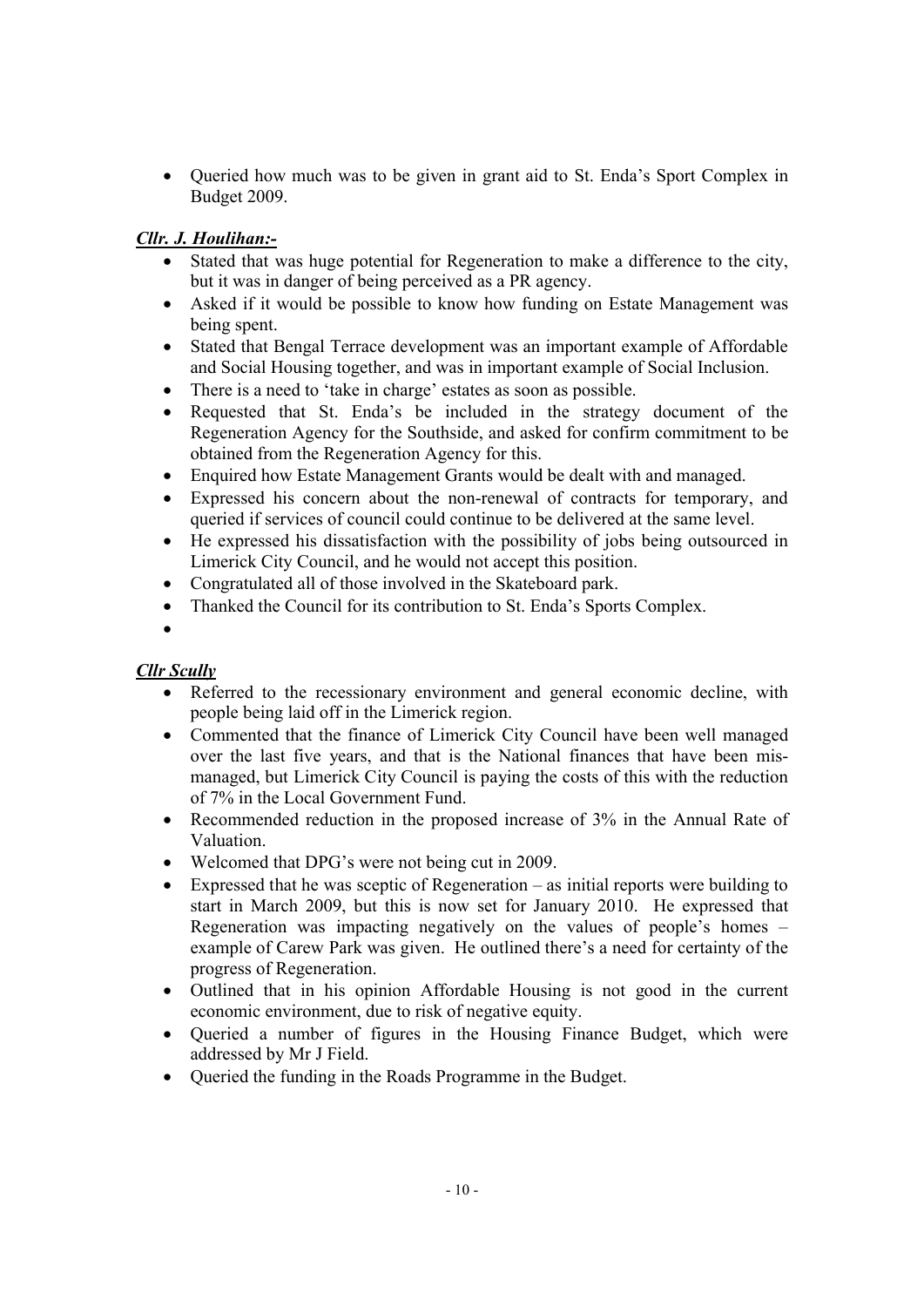- Clarified that Heritage funding had been obtained the City Walls project, and completed Brian Hodkinson for his contribution to the area of Heritage in the City.
- Noted that the area of Arts expenditure has fallen for 2009, and also community grants and book purchase fund was also effected negatively in 2009
- $\bullet$

### *Cllr. K Kiely:-*

- Complemented the Shelbourne Road housing scheme, and also the housing scheme in Thomondgate.
- Enquired if it would be possible to have security improved in local authority housing schemes, such as security gates, and mentioned specifically de Valera Park.
- Outlined Ballinanty Road and Shanabooley Road will be two new housing schemes in 2009
- Asked if further monies could be given to Kileely centre.
- Asked if houses for sale in Kileely could be purchased by the Council for those on the waiting lists.
- Knocklasheen distributor Road, is this on time for completion and what is the situation for funding.
- Complemented the Clancy and O'Callaghan Strand improvements.
- Requested the reinstatement of footpaths at Bellfield Gardens, Ennis Road.
- Expressed his concern that Limerick City Council planning section make a mistake in turning down part of recent planning application for the development at Coonagh Cross, and outlined the project could potentially employ up to 1,000 people.
- Expressed his concern that a fellow councillor may not have disclosed a possible conflict of interest in the council chamber when a planning application was being discussed.
- Requested that temporary footpaths be put in place in Mount St. Oliver, as certain areas are extremely wet for mourners to attend funerals there.

### *Cllr. G. McLoughlin:-*

- Expressed his confidence in the Regeneration process, and law and order is a significant element in the Regeneration process.
- Enquired about the current status of the Grove Island roundabout traffic lights.
- Congratulated Caroline Curley and all her staff.
- Requested that some money be spent on the promotion of the city as a place to stay, shop, and demonstrate its sporting history.
- Congratulated the Parks staff for their bridges in bloom scheme, and also for winning an award for the People's Park.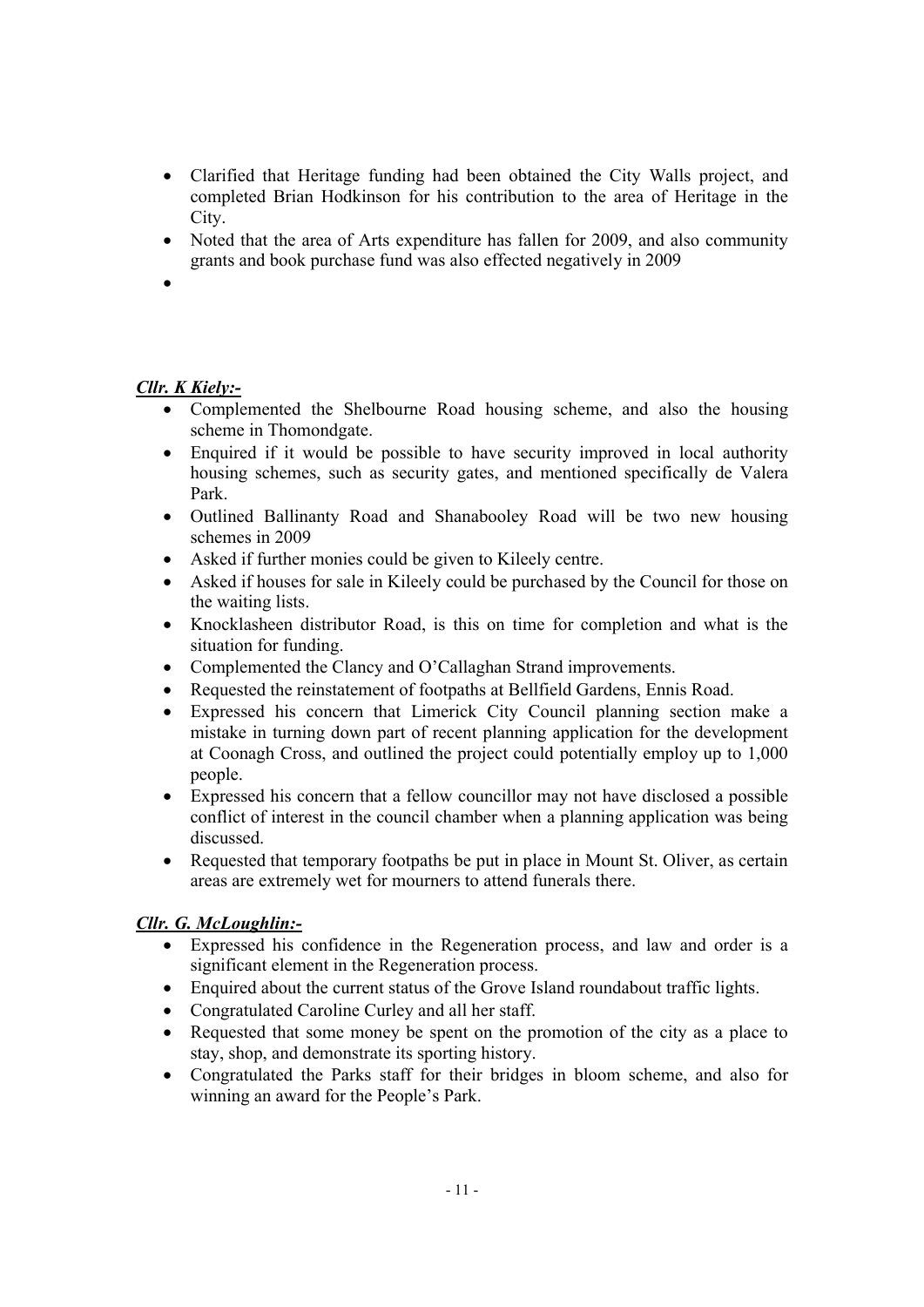- Queried the cost of rounding up loose horses, and asked if it was good value for money.
- Asked if it would be possible to operate schemes with Fás during the year, to clean up estates.
- Asked that Limerick City's fair trade status be maintained.
- Asked what did "initial consultation" for City Development Plan mean.
- Requested that sports grants to be given to school boy's clubs.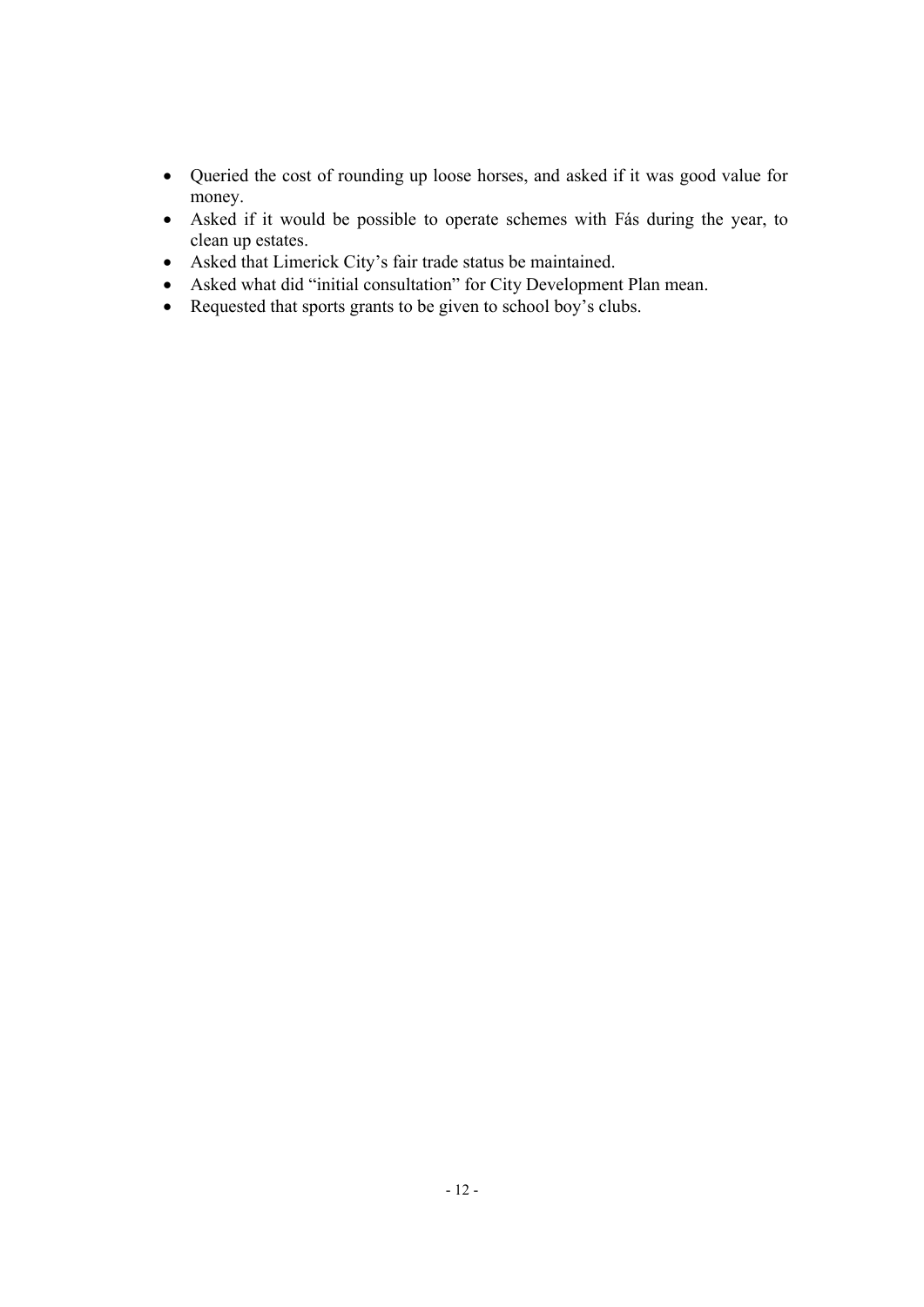All Councillors commended and thanked Limerick City Council Staff for their hard work and commitment

Both Mr. Kieran Lehane and Mr Tom Mackey responded to any queries raised re Division A

Mr. Pat Dromey responded to any queries raised re Division B & C

Mr. John Field responded to any queries raised re Division D

Mr. Caroline Curley responded to any queries raised re Division E

Mr. Pat Dowling responded to any queries raised re Division F

Mr. John Field responded to any queries raised re Division G & H and Central Management Charge

Meeting adjourned at 4.55pm for 30 minutes. Meeting adjourned at 6.30pm for 10 minutes. Meeting adjourned 8.15pm for 15 minutes. Meeting closed at 8.40pm.

It was proposed to consider Division B and Division C together by Cllr K Walsh, and seconded by Cllr J Leddin.

It was proposed to consider Divisions D  $\&$  E together by Cllr. K Kiely, and seconded by Cllr Fahy.

It was proposed to consider Division F, G & H together by Cllr J Cronin, and seconded by Cllr Walsh.

Division A was proposed by Cllr. J Ryan and seconded by Cllr. G Fahy Divisions B & C was proposed by Cllr. K. Kiely and seconded by Cllr. J Ryan. Divisions D & E was proposed by Cllr. J Cronin and seconded by Cllr. K Kiely Divisions F, G & H with amendment & resolution was proposed by Cllr. K O' Hanlon and seconded by Cllr. K Walsh.

Water and waste water charges were agreed by the members as noted in the Budget presented by the Manager.

The following resolution was put forward by the Mayor, and signed by Cllr K O'Hanlon and seconded by Cllr K Walsh, and was unanimously accepted by the Council:-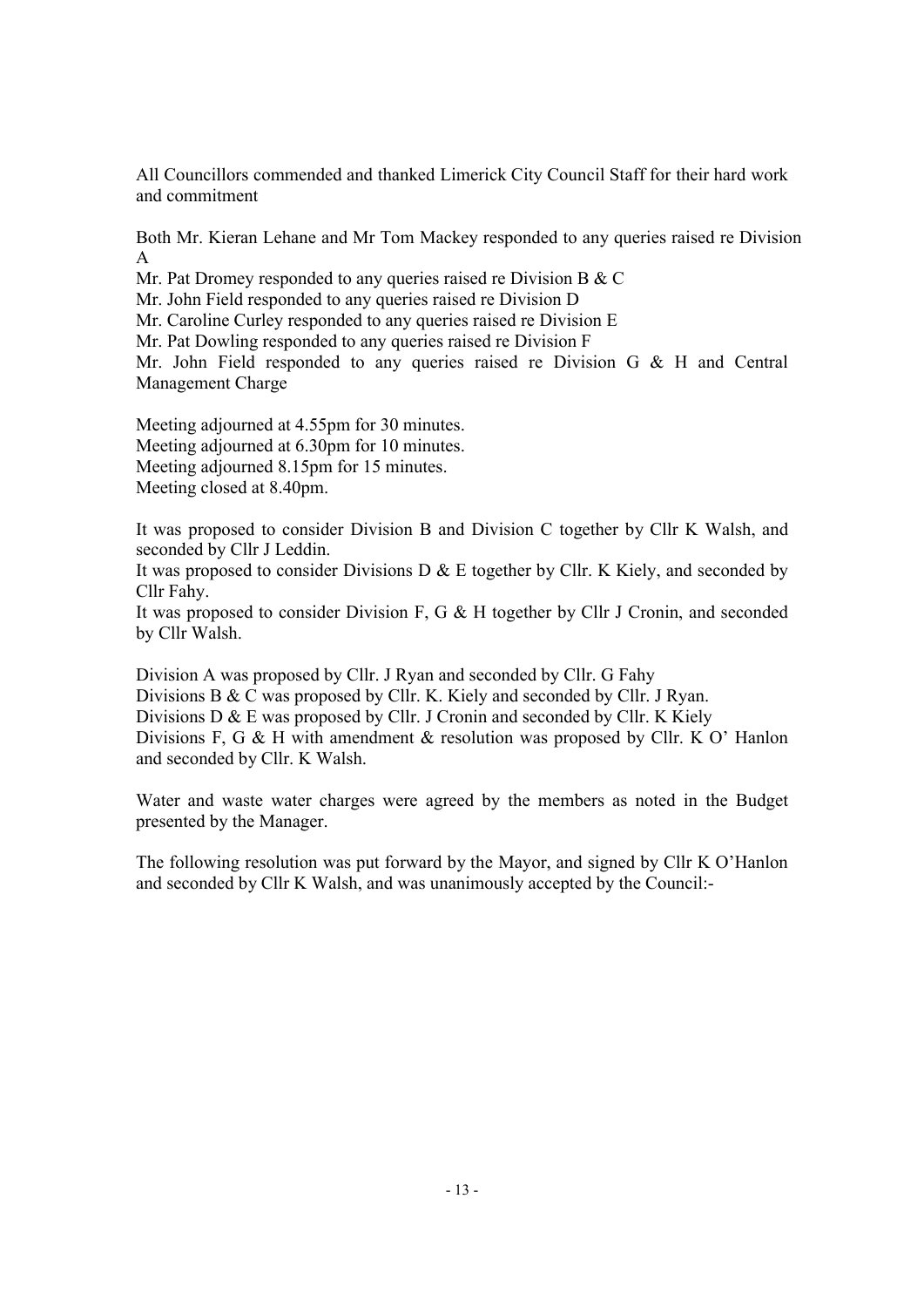# **Resolution**

**THAT** the draft Annual Budget for the financial year ending  $31<sup>st</sup>$  December, 2009 prepared and circulated by the City Manager be amended as per the schedule attached. The amendment to central management charge outlined on the schedule will require a reallocation to be run in the costing system.

**AND THAT** the amendments required to service support costs in each sub service are hereby approved on the basis that the total expenditure for 2009 will be  $\epsilon$ 88,747,627.

**AND THAT**, as so amended, the Annual Budget be and is hereby adopted as per amended Tables A,B,D,E & F.

**AND THAT**, in accordance with the Annual Budget thus amended and adopted  $\epsilon$ 76.4576 be and is hereby determined as the General Annual Rate on Valuation to be levied for the several purposes specified in the said Tables, as amended, for the financial year ending on 31<sup>st</sup> December, 2009.

**AND THAT**, in accordance with Section 142 of the Local Government Act 2001 a sum of €10,500 per councillor be approved under sub-service H0904.

The City Manager outlined the under-listed schedule of amendments to the Budget originally proposed which would facilitate a reduction of 0.2% from 3% to 2.8% in the Annual Rate on Valuation.

#### Schedule of Amendments

|                                                         | (Decrease)/Increase<br>expenditure |
|---------------------------------------------------------|------------------------------------|
| Central Management Charge - Finance Function Overhead - |                                    |
| <b>Bank Interest</b>                                    | (30,000)                           |
| H0303 Refunds and irrecoverable rates                   | (28, 959)                          |
| Net (decrease)/increase in expenditure                  | (58, 959)                          |
|                                                         | Decrease/(Increase)<br>income      |
| Commercial Rates Income reduction                       | 58,959                             |
| Net decrease/(increase) in income                       | 58,959                             |
| Net effect                                              | Nil                                |